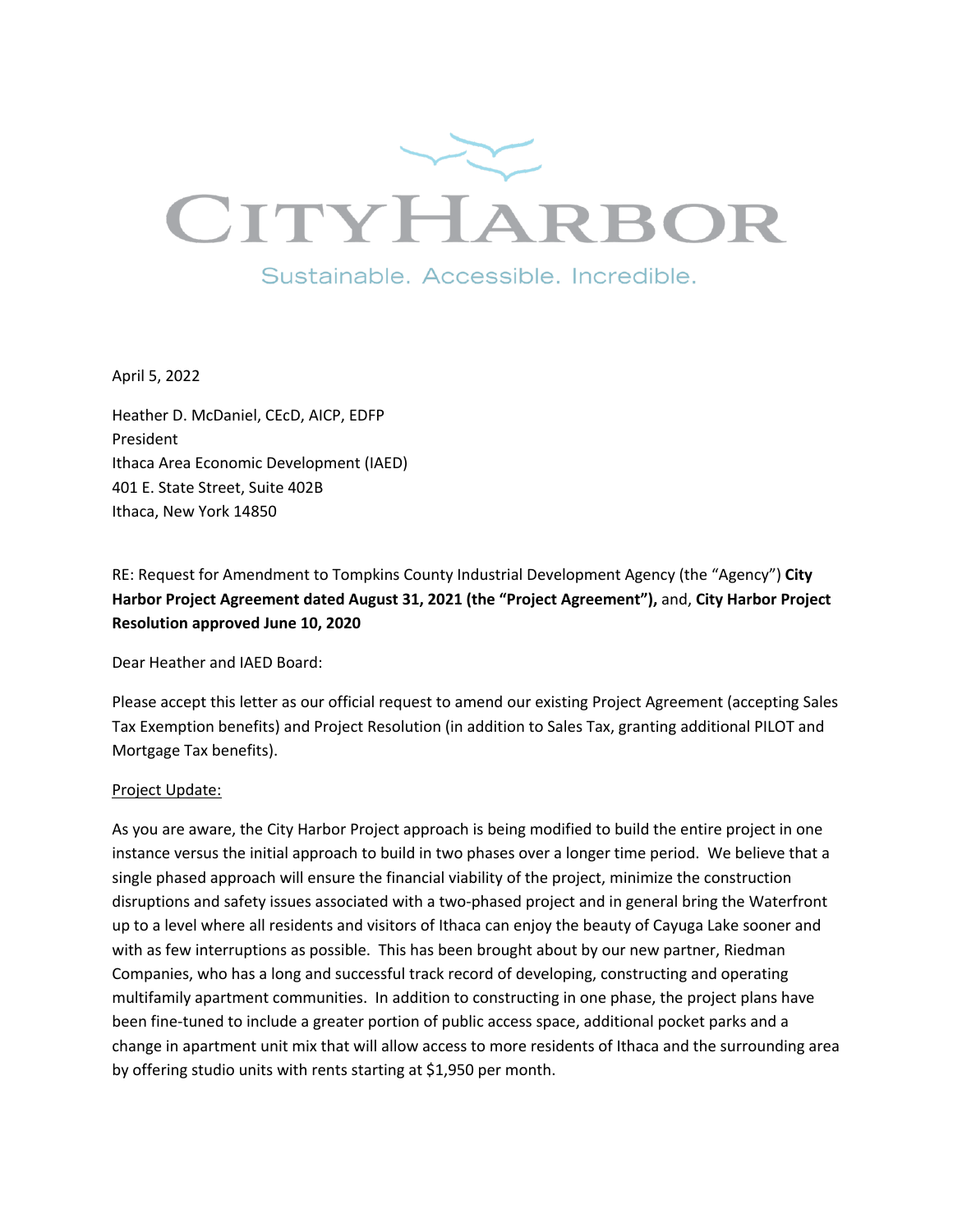#### Project Budget and Financing:

A summary of the project budget follows:

| Project Budget:                                 |    | Phase 1      |    | Phase 2    | Total            |
|-------------------------------------------------|----|--------------|----|------------|------------------|
| Land Acquisition                                | \$ | 1,644,006    | \$ |            | \$<br>1,644,006  |
| Site Improvements                               | \$ | 3,259,143    | \$ | 500,000    | \$<br>3,759,143  |
| Soft Costs                                      | \$ | 5,139,873    | \$ | 1,066,000  | \$<br>6,205,873  |
| Non-Manufacturing Equipment                     | \$ | 210,000      | \$ | 90,000     | \$<br>300,000    |
| New Building Construction                       | \$ | 31,743,800   | \$ | 18,475,500 | \$<br>50,219,300 |
| Subtotal of Direct/Traditional Project Costs    | \$ | 41,996,822   | \$ | 20,131,500 | \$<br>62,128,322 |
| Boat Slips and Sea Wall                         | \$ | 1,362,000    |    |            | \$<br>1,362,000  |
| <b>Bus Stop</b>                                 |    |              | \$ | 15,000     | \$<br>15,000     |
| <b>Connector to Waterfront Trail</b>            |    |              | \$ | 60,000     | \$<br>60,000     |
| Effluent Infrastructure                         | \$ | 638,373      |    |            | \$<br>638,373    |
| Expansion of domestic and fire water loop       | \$ | 125,000      |    |            | \$<br>125,000    |
| Paddle Park/Kayak Launch and Storage            |    |              | \$ | 100,000    | \$<br>100,000    |
| Pier Road Improvements and Landscaping          |    |              | \$ | 455,500    | \$<br>455,500    |
| Pier Road Lighting                              |    |              | \$ | 75,000     | \$<br>75,000     |
| Public Promenade (walls, paving and lights)     |    |              | \$ | 483,000    | \$<br>483,000    |
| Relocate 9th Green                              |    |              | \$ | 70,000     | \$<br>70,000     |
| Willow Ave/Rt. 13 Improvements                  |    |              | \$ | 125,000    | \$<br>125,000    |
| Subtotal Public Benefit Improvements/Investment | \$ | 2,125,373    | \$ | 1,383,500  | \$<br>3,508,873  |
| Total Project Budget                            | S. | 44, 122, 195 | Ś  | 21,515,000 | \$<br>65,637,195 |

| Sources and Uses:       | Phase 1      | Phase 2                  | Total            |
|-------------------------|--------------|--------------------------|------------------|
| <b>Bank Financing</b>   | \$35,868,006 | 16,500,000               | \$52,368,006     |
| Owner Equity Investment | 8,224,614    | 5,015,000                | 13,239,614<br>¢. |
| Grants                  | 29.575       | $\overline{\phantom{a}}$ | 29.575           |
| Total                   | 44,122,195   | 21,515,000               | 65,637,195       |

*NOTE: For purposes of definition, "Phase 1" is referring to the Point West and Point East I buildings (and budget) as they existed in January 2020, at the time of the initial Agency approvals; "Phase 2" refers to the Point East II building and associated changes to the overall site, including Point West and Point East I that have occurred subsequent to January 2020.*

We would like to highlight that the investment in Public Benefit Improvements and Infrastructure is \$3.5mm, including the effluent infrastructure, improvements to the domestic and fire water loop, various public road improvements, the promenade, bus stops and other publicly available features. The City Harbor team is proud of this investment and recognizes that this level of spending is not typical of other projects. We see this as a testament to the partnership we are forming with the City of Ithaca, IAED and the surrounding neighborhoods.

In particular, our investment in the effluent infrastructure is a shining example of using local green resources for the betterment of the entire population. Using conventional coal-burning HVAC systems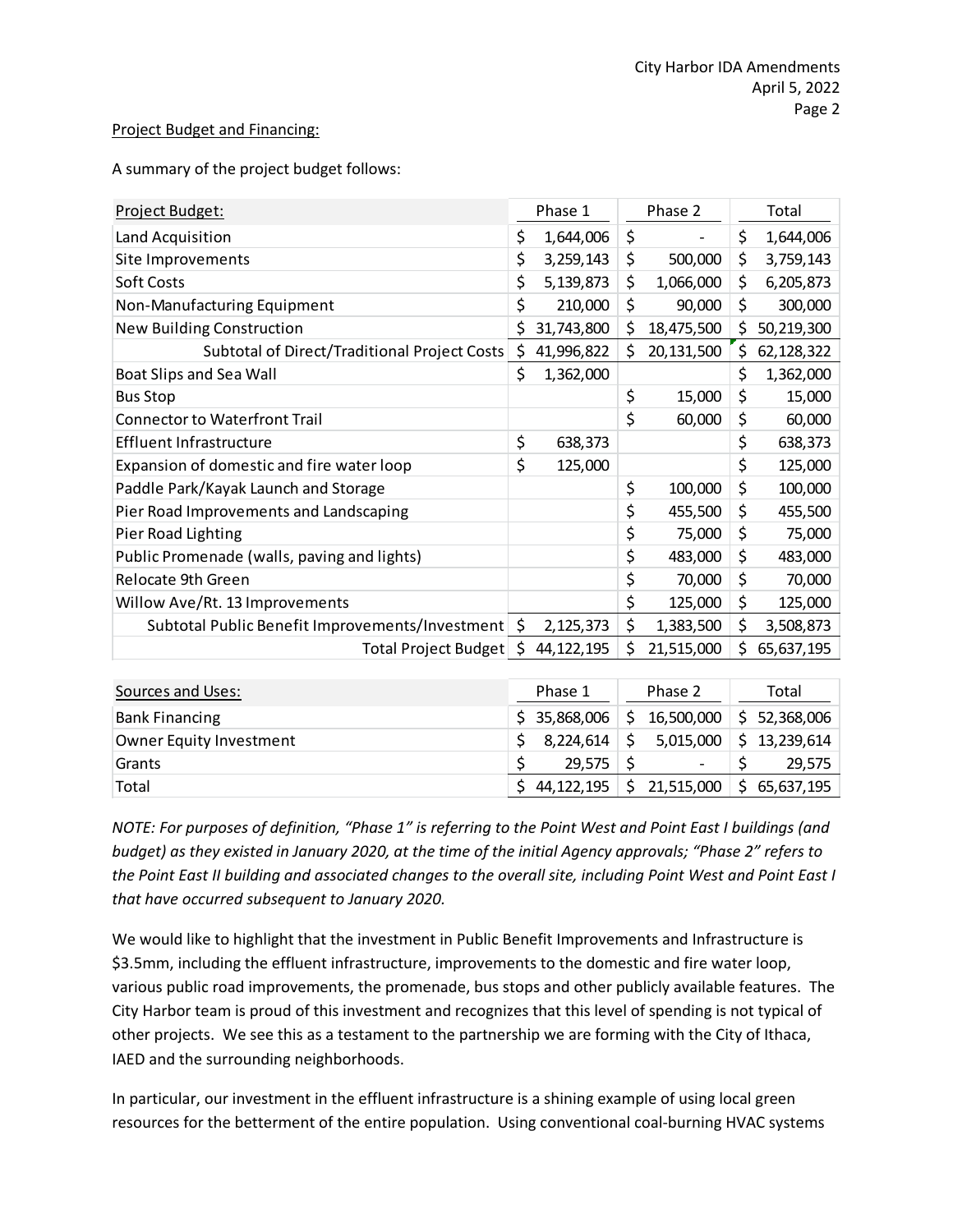would have certainly resulted in a current cost savings to the project budget, but would have been in direct conflict with the City of Ithaca's goal of being carbon-neutral by 2030.

The evolving paddle park (we are currently designing a kayak storage facility to complement the launch area) is also a friendly feature that will benefit all residents and be a spur to local tourism. This coupled with the promenade linking to the Cayuga Waterfront Trail are sure to increase the walkability of the area. In addition, we are adding a series of public mini-parks along the path where residents, visitors and tourists can hold gatherings with some degree of privacy. A summary of the public amenities of the entire project is as follows:

| Public Amenities/Green Space:            | Phase 1 | Phase 2 | Total  |
|------------------------------------------|---------|---------|--------|
| Planted Area (SQFT)                      | 60,000  | 5,000   | 65,000 |
| Trees (#)                                | 175     | 52      | 227    |
| Promenade Space (SQFT)                   | 17,000  |         | 17,000 |
| Pocket Parks (SQFT)                      | 16,500  |         | 16,500 |
| Visitor Boat Slips (#)                   | 10      |         | 10     |
| Public Outdoor Dining/Gathering (SQFT)   | 3,700   |         | 3,700  |
| Marina Center - Bathrooms/Showers (SQFT) |         | 415     | 415    |
| Dog Park (SQFT)                          |         | 1,130   | 1,130  |
| Picnic Tables (#)                        |         | 2       |        |

It is important to note that the site plan review is ongoing with the City Planning and Development Board and City Harbor expects to designate even more space for pocket parks and outdoor dining to be made available to all in addition to the above generous carve-out. In addition, more green planted space, trees, a dog park and bathrooms/showers are being added to the marina center plans that complement the important gas sale function (only one on the South-end of the lake) being served by the marina center.

As shown in the table of residential units below, the unit mix is being rebalanced to include a greater number of one-bedroom apartments and we introduce studio units for the first time, with a decrease to two-bedroom apartments. Our market research indicates this is prudent to ensure the financial viability of the project and meet demand.

| <b>Residential Units:</b> | Phase 1                  | Phase 2 | Total |
|---------------------------|--------------------------|---------|-------|
| Studio/1 Bath             | $\overline{\phantom{a}}$ | 26      | 26    |
| 1 bedroom/1 bath          | 29                       | 54      | 83    |
| 2 bedroom/2 bath          | 67                       | (20)    | 47    |
| Total                     | 96                       | 60      | 156   |

Further, our market studies have indicated that a 5,400 square foot restaurant is not sustainable in the Ithaca market, which our experts believe will be heavily impacted by seasonality. In its place we are planning for a 3,200 square foot café/bistro and already have a local successful restaurateur taking part in the planning and design.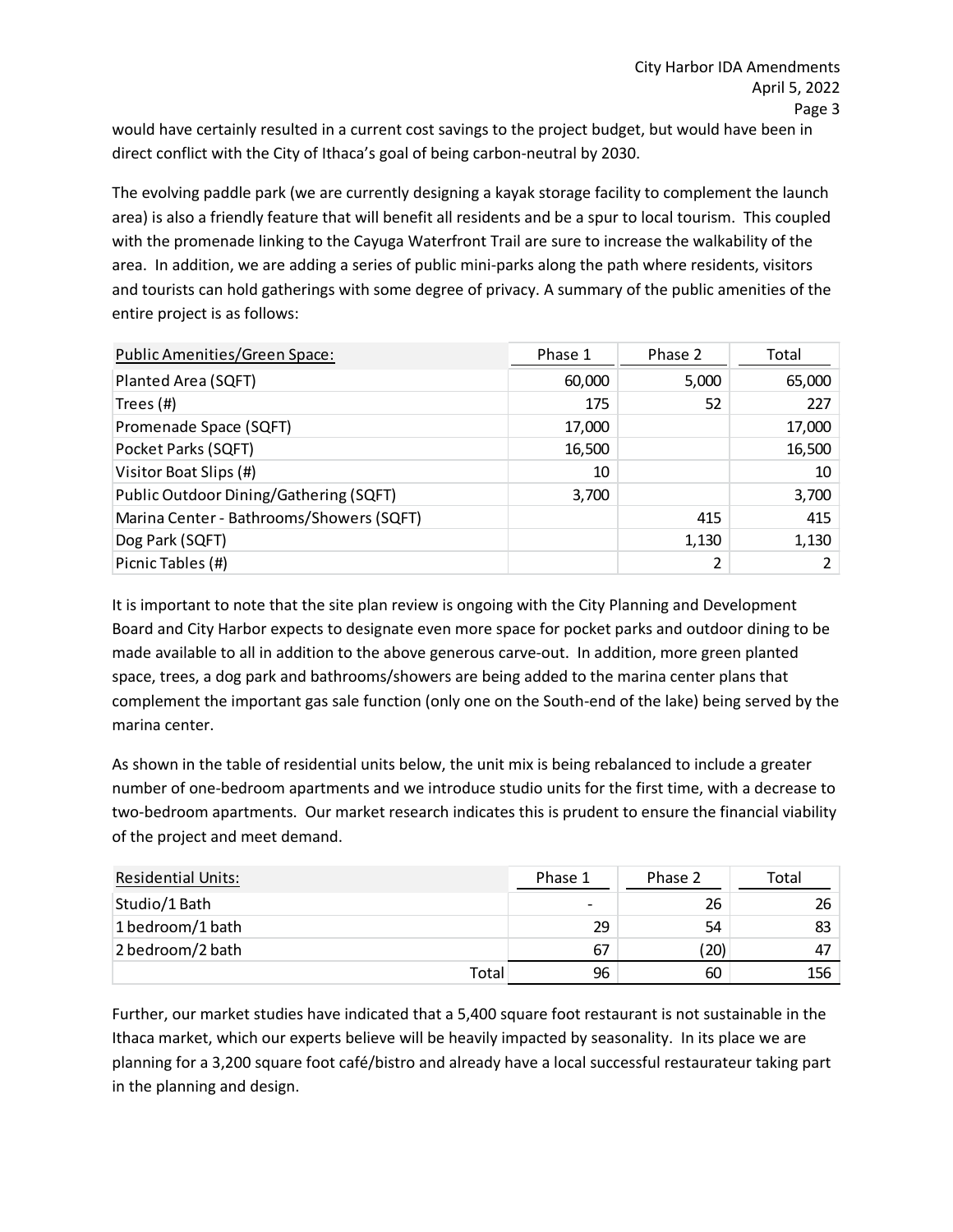#### Parking and Ride Sharing:

| Parking Spaces: | Jan 2020 | Apr 2022 | Change            |
|-----------------|----------|----------|-------------------|
| Surface         | 159      | 97       | (62)              |
| Covered         | 15       | 66       | 51                |
| Surface-Shared  | 35       | 34       | $\left( 1\right)$ |
| Guthrie         | 193      | 205      | 12                |
| Public          | 43       | 50       |                   |
| Total           | 445      | 452      |                   |

Below is the number of parking spaces originally envisioned (Jan. 2020) and currently:

Our market studies indicated a strong desire for more adjacent and covered parking in addition to the collaboration with Ithaca Carshare and use of services such as Uber and Lyft. Through the fine-tuning of the Pier Road campus we are adding 7 more spots and meeting the demand for covered and more convenient parking for residents and visitors; plus adding 2 bus stops for TCAT.

# Financial Assistance

The granting of sales tax and mortgage tax exemptions will partially offset the rising materials costs, especially lumber, which have more than doubled in the past 6 months. This will help make this project financially viable and will result in the development of a much needed community for empty-nesters who otherwise may choose to relocate out of the state/area. City Harbor will be attractive to local companies and higher education providers looking to recruit the best and brightest from out of state into the local workforce who require high quality apartment rental options at a convenient location. With rents anticipated to start at \$1,950 for a studio apartment, this community will be affordable to a large cross section of the population. Without Agency support we anticipate having to increase rents on average by \$150 month to cover the recent commodity price increases.

The Agency's Property Tax Abatements represent key financial assistance that is critical in building an economically sound business plan which lenders will rely on in financing this project. Without competitive financing, this project would not be undertaken. Upon completion of this project, City Harbor will operate this community in a similar manner with other Southern-Tier apartment communities and in concert with the Riedman Companies company mission: "completing projects that are well planned, economically sound, and a positive influence on the communities in which they are located". The ongoing PILOT benefits obtained through the Agency will help us maintain a financially viable operation, while providing a quality housing option to current educational, industrial and commercial businesses in Ithaca, Tompkins County and the entire Southern Tier Region. Beyond the housing aspects, the City Harbor project and surrounding public amenities will provide a rebirth to the Waterfront district and a spark for other nearby property owners to join in on the action, and will be a beacon for tourism as the Waterfront becomes activated. Additionally, the City Harbor project is enabling two new TCAT stops that will provide efficient and environmentally friendly access to the Waterfront District for work, play and health care access.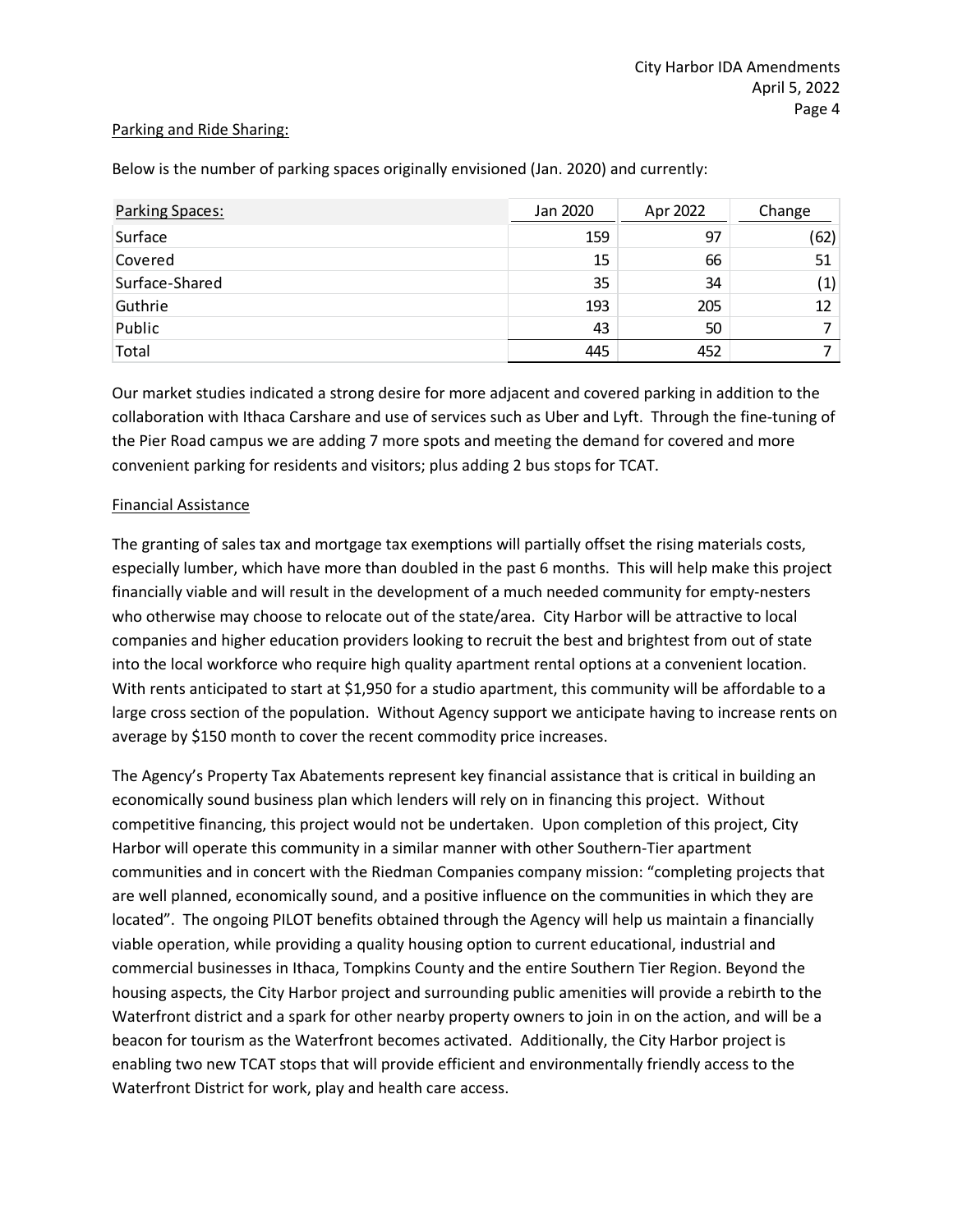|                                                      |   |            |    | Phase 2        |           |
|------------------------------------------------------|---|------------|----|----------------|-----------|
|                                                      |   | Phase 1    |    | (Requested via |           |
| <b>Financial Assistance:</b>                         |   | (Approved) |    | Amendment)     | Total     |
| PILOT Property Tax Abatement (10 years) using ENERGY | Ś | 4,732,138  | Ś. | 2,336,741      | 7,068,879 |
| schedule based on Enhanced Energy Initiative         |   |            |    |                |           |
| <b>Sales Tax Exemption</b>                           |   | 1,839,257  |    | 897,176        | 2,736,433 |
| Mortgage Recording Tax Exemption                     |   | 89,670     |    | 41,250         | 130,920   |
| <b>Totals</b>                                        |   | 6,661,065  |    | 3,275,167      | 9,936,232 |

A summary of the already granted and currently requested assistance:

It is important to mention that the entire City Harbor project is using the nearby effluent discharge for both heating and cooling. This represents a sizable investment on the part of City Harbor, but is one that is right for the environment, reduces our carbon footprint and will hopefully set the stage for others in the area to do the same. City Harbor recognizes that the PILOT has been adjusted in accordance with the Enhanced Energy Incentive. Since the Point East II building will also utilize the effluent system, we are asking that the amended benefits also be according to the 10 year schedule. We estimate that over the same 10 year period, City Harbor will pay \$3.5 million of actual property taxes, which is a significant increase over the current tax-roll position for this site generating less than \$80,000 per year in property taxes.

For purposes of timing, we ask that the PILOT begin in tax year 2026 for City/County and 2025/26 for School taxes, and the expiration of the Sales Tax Exemption be set to December 31, 2026 to allow for the accumulation and payment of all project invoices through stabilization of the development. We expect to utilize the Mortgage Recording Tax Exemption in 2022.